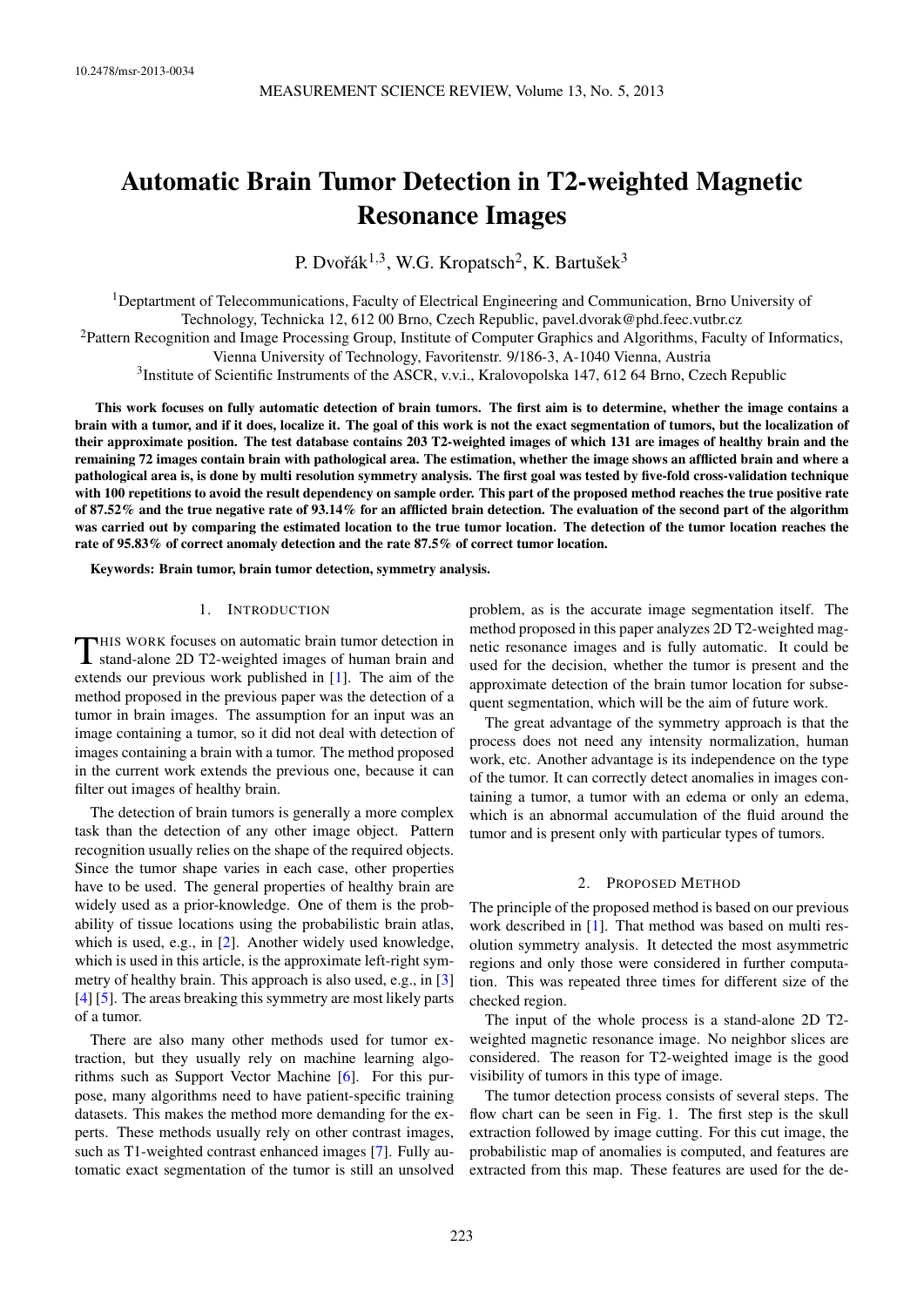<span id="page-1-0"></span>

Fig. 1: Flow chart of proposed method.

cision, whether a pathological area is present in the image. If so, this area is located and then the decision, which half contains the tumor, is made. If no pathological area is present, the image shows a healthy brain and no other computation is needed. The detection of the symmetry axis is skipped because the input data were aligned in previous processing. For the purpose of detecting the symmetry axis, the existing algorithms described in [\[8\]](#page-6-7) or [\[9\]](#page-6-8) can be used. One of the aims of the future work is addition of such method as a preprocessing step.

# 2.1. Skull extraction

The extraction of the skull is based on a technique mentioned in [\[10\]](#page-6-9) called Active contour, or Snakes [\[11\]](#page-6-10). At first, the smallest rectangle surrounding the skull, whose sides are parallel to the image sides, is detected. The initial mask is set to this rectangle to be sure that the whole skull is inside the mask. Then the algorithm is executed.

Assuming that the head is approximately symmetric, the symmetry axis is set to be parallel to the vertical axis and to divide the detected rectangle into two parts of the same size.

<span id="page-1-1"></span>

Fig. 2: Skull extraction.

The result of the segmentation algorithm is a set of contours. The outer contour is considered to be the skull contour. The holes inside this region are filled and the resulting mask is applied to the input image. The result of the skull extraction is shown in Fig. [2.](#page-1-1)

#### 2.2. Symmetry checking

The most important part of this work is the detection of symmetry anomalies, which are usually caused by a brain tumor, whose detection is the main purpose of this article. The first step of this process is dividing the input image into two approximately symmetric halves.

Assuming that the head is not rotated and the skull is approximately symmetric, the symmetry axis is parallel to the vertical axis and divides the image of the detected brain into two parts of the same size. Since the method is not pixelbased, the precision of the determined symmetry axis has not significant influence.

Since the features are extracted from the computed asymmetries, the size of the image has to be normalized. Hence, every cropped image is resized into the same size, concretely 256x256 pixels.

A squared block, with the side length computed as one quarter of the cropped image side length, is created. This size and sizes computed in the following computation are suitable for the detection of both small and large tumors. The algorithm goes through both halves symmetrically by this block. The step size is smaller than the block size to ensure the overlapping of particular areas. These areas are compared with their opposite symmetric part. In this case, the step size of one eighth of the block size was set.

Comparison is done by the Bhattacharya Coefficient [\[12\]](#page-7-0). Normalized histograms with the same range are computed from both parts and the Bhattacharya Coefficient (BC) is computed from these histograms as follows [\[12\]](#page-7-0):

$$
BC = \sum_{i=1}^{N} \sqrt{l(i) \cdot r(i)} \tag{1}
$$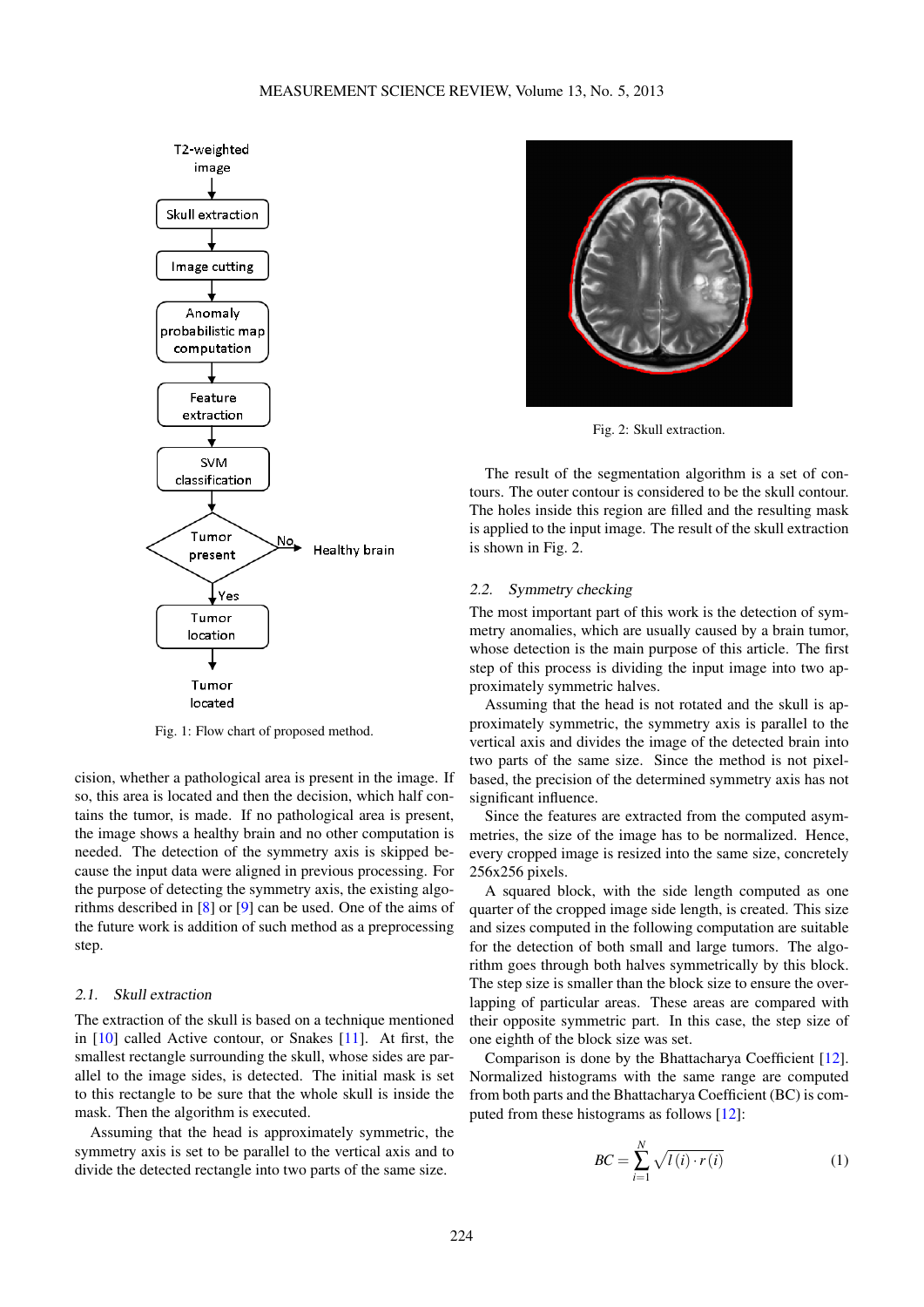<span id="page-2-6"></span><span id="page-2-0"></span>

<span id="page-2-1"></span>

<span id="page-2-3"></span>



<span id="page-2-2"></span>

Fig. 3: Asymmetry probabilistic maps for block side length equal to 1/4, 1/8, 1/16, and 1/32 of shorter side of cut image are shown in [\(a\),](#page-2-0) [\(b\),](#page-2-1) [\(c\),](#page-2-2) and [\(d\),](#page-2-3) respectively. In [\(e\)](#page-2-4) and [\(f\),](#page-2-5) input image and total probabilistic map are shown, respectively.

<span id="page-2-5"></span><span id="page-2-4"></span> $(e)$  (f)

where *N* denotes the number of bins in the histogram, *l* and *r* denote histograms of blocks in the left and the right half, respectively.

The range of values of BC is  $(0,1)$ , where the smaller the value, the bigger the difference between histograms. For the next computation, the asymmetry is computed as:

$$
A = 1 - BC. \tag{2}
$$

This asymmetry is computed for all blocks. Since the step size is smaller than the block size, the overlap exists and more values of asymmetry are present for most pixels. To obtain the appropriate asymmetry map, the mean of all values computed for a particular pixel is computed.

The computed values of asymmetry create the asymmetry map, which expresses the probability of tumor presence in a particular location. The higher the asymmetry is, the higher is the probability of the tumor presence in a given location.

## 2.3. Multi-resolution probabilistic map computation

The whole cycle of symmetry checking is repeated four times but with different size of block. Height and width of the block are iteratively reduced to the half of the previous value. So the size of the block is 1/1, 1/4, 1/16, and 1/64 of the initial size, respectively. The purpose of smaller areas is the more precise detection of asymmetry. This approach corresponds to the multi resolution image analysis described in [\[13\]](#page-7-1). A block size of 1/256 of the initial size was tested as well, but the results were not improved and the maximum of asymmetry coefficient for this block size was equal to 1 for every image in database.

The output of each cycle is a probabilistic map of anomalies. The product of values corresponding to a particular pixel is computed. The output is the new multi resolution probabilistic map.

The examples of particular probabilistic maps are shown in Fig. [3.](#page-2-6)

#### 2.4. Feature extraction

In the next step, features are extracted from computed probabilistic maps. These features are used for the decision, whether the particular image contains a pathological area. According to experiments, the relative and absolute thresholding can help in distinguishing between images of healthy and afflicted brain. The thresholding creates a given number of regions with a given size, and both of these values differ for healthy and afflicted brains. The extracted features are as follows:

- global maximum of the total probabilistic map,
- maximum of each probabilistic map for a particular block size,
- number of regions created by absolute value thresholding the total probabilistic map and the sum of their size,
- number of regions created by relative value thresholding the total probabilistic map and the sum of their size.

Global maximum of the total probabilistic map: Since the proposed method is based on searching the pathological area by symmetry checking, the maximum of asymmetry coefficient is the main feature, which can be used for classifying the image.

Maximum of each probabilistic map for a particular block size: Other usable features are maxima of each probabilistic map computed in the previous step. Functional dependency of the anomaly coefficient on the block size is non-ascending, it means that for a smaller block, the anomaly coefficient is greater or equal to that of a larger block.

For images with large tumors, this value is high even for a large block, while for small tumors, this function reaches the maximum later. For healthy brains, this function is even more shifted.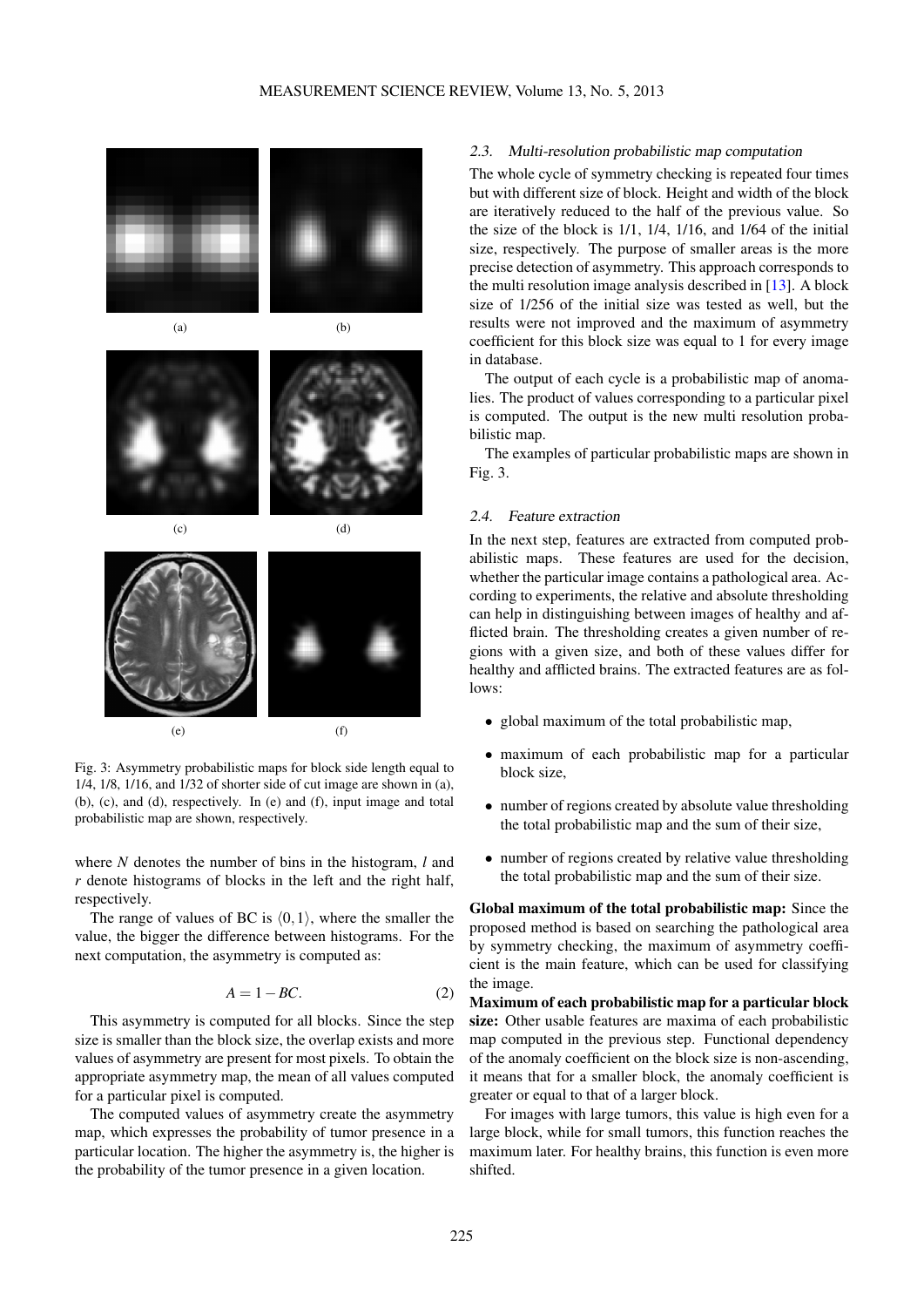<span id="page-3-0"></span>

Fig. 4: The maximum asymmetry for multi-resolution asymmetry map and for particular block sizes. Blue: healthy brains, Reg: afflicted brains.

The maximum asymmetry for multi-resolution asymmetry map and for particular block sizes are shown in Fig. [4.](#page-3-0)

Number of regions created by absolute value thresholding the total probabilistic map and the sum of their size: This feature assumes that the anomaly probabilistic map of healthy brain contains a smaller value compared to the brain with tumor. When the thresholding is done, in case of healthy brain, the result is a smaller number of regions and also a smaller sum of their size. In most healthy cases, both numbers are equal to zero.

Number of regions created by relative value thresholding the total probabilistic map and the sum of their size: For the extraction of this feature, the total probabilistic map is thresholded by relative value computed from the maximum of this map. Here, it is assumed that for brain with tumor, there is a significant peak in the part where a tumor is situated. So for thresholding by a value computed from this maximum, healthy areas are filtered out, because they are usually much more symmetric. Moreover, the tumor is in most cases concentrated in one location, therefore a small number of regions is created by thresholding.

In case of a healthy brain, the situation is inverse. The maximum is comparable to values in other parts, so more regions are created by thresholding, moreover, they are spread into the whole brain. For large tumors, the sum of areas is comparable to the one of healthy brain, but the number of regions is smaller.

For both relative and absolute thresholding, 10 different levels of threshold are set, so 10 values are extracted for each feature. Statistical graphs of number of region and sum of their size for both relative and absolute thresholding for different threshold levels are shown in Fig. [5.](#page-3-1)

## 2.5. Tumor detection

The part of the proposed method, which detects the presence of a pathological area in a particular brain, uses a supervised machine learning algorithm Support Vector Machine (SVM), invented by Cortes and Vapnik in 1995 [\[14\]](#page-7-2), with linear kernel function. The features described in the previous section are used for image classification. Since an existing technique

<span id="page-3-2"></span><span id="page-3-1"></span>

<span id="page-3-4"></span><span id="page-3-3"></span>

<span id="page-3-5"></span>Fig. 5: [\(a\)](#page-3-2) and [\(b\)](#page-3-3) show number of regions and the sum of their sizes for different absolute threshold levels. [\(c\)](#page-3-4) and [\(d\)](#page-3-5) show number of regions and the sum of their sizes for different relative threshold levels to maximum in a particular image. In all graphs, comparison of mean value with standard deviation for healthy (blue) and afflicted (red) brains is shown.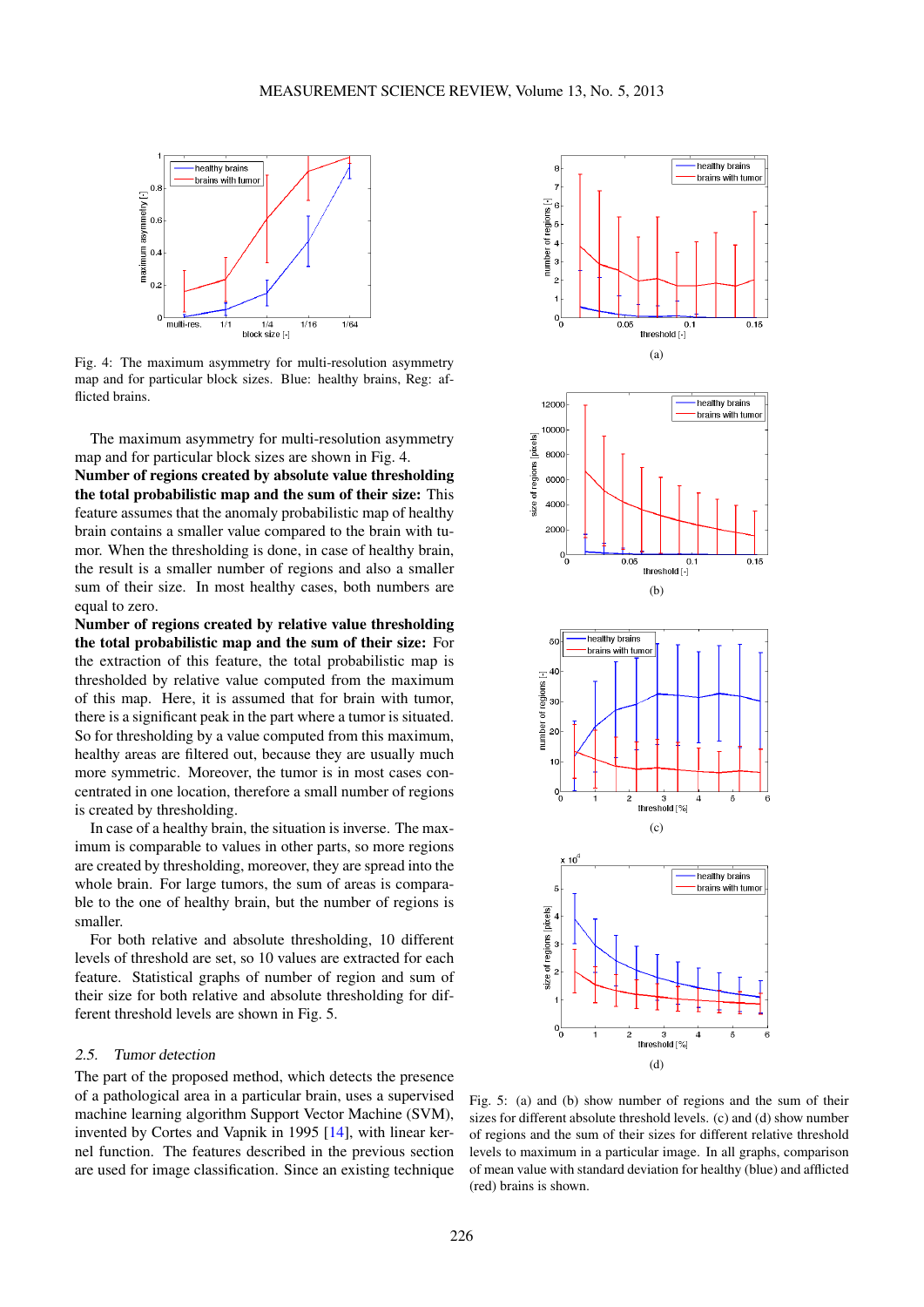described in many literatures is used here, the reader can find more information, e.g., in [\[6\]](#page-6-5).

## 2.6. Locating the tumor

If the image is labeled as an image containing a brain with tumor, the location of the tumor is searched. For this asymmetry detection is used and it is based on the principle described in [\[1\]](#page-6-0). Since an accurate segmentation is not the aim of the algorithm and the output will be used as a feature for further segmentation, the probabilistic map is considered to be the proper output. On the other hand, the determination of approximate location of the tumor is interesting as a demonstrating result and is also needed for decision on which side the tumor is. The approximate location is determined by thresholding the probabilistic map. The threshold is computed as an average value of the maxima of the probabilistic map of the healthy brain. If the tumor size is small or it is not clearly visible, the maximum of the probabilistic map is lower than the threshold. In that case, no region is extracted. If this happens, the relative thresholding, where the threshold is computed as 5% of the maximal value, is done.

Since more regions can be a result of the thresholding, the one where the maximum is located, is extracted.

After the region detection, the decision, in which of these 2 regions the tumor is, has to be done. In  $[1]$ , two possibilities were tested. The one that is also used in [\[10\]](#page-6-9) reached slightly better result and it simplifies the brain extraction to the skull extraction. Thus, comparing the average intensity of these regions is used for a final decision. Since tumors in T2 weighted images produce stronger signal than white matter, in which they are located in most cases, the region with higher average intensity is labeled as the one containing the tumor.

For demonstration, the maximum value of probabilistic map of tumor location and the approximate region determined as a tumor created by thresholding are shown in Fig. [6.](#page-4-0)

## 3. TESTING

The test database consists of 203 T2-weighted images of brain with various image sizes. The smallest image has the size of 256x256 px, while the largest one has the size of 630x630 px. Since the cropped images are resized into the same size of 256x256 px, the image size does not matter. 131 of test images are the images of healthy brain from 11 patients. 72 images from 13 patients are the images of brain containing a tumor, a tumor with an edema or only an edema. These images are of various resolutions and contain pathological areas of various shape, size and location. In the database, there are images of 12 small tumors, whose size is less than 2% of the skull size, 30 medium tumors, whose size is between 2 and 9% of the skull size, and 30 large tumors, whose size is more than 10%.

At first, the detection of a pathological area presence in the particular image was tested by a five-fold cross-validation process. It means that the samples in the database were randomly ordered and split into five groups. In five cycles, each

<span id="page-4-0"></span>

Fig. 6: The maximum value of the tumor probability (blue circle) and the computed approximate borders of the tumor (red curve) compared to the ground truth (green curve).

of these groups was once used as the validation set, while the remaining four sets served as training data.

To avoid dependency on the order of samples, the cycle of random ordering and five-fold cross-validation was repeated one hundred times.

After the decision, whether the image contains a tumor is done, the tumor location is found. This part of the system was tested for all 72 images in the database containing a brain with tumor. Since the probabilistic map is symmetric, there are two global maxima in the map. One of them is situated on the left, while the other on the right side. At first, the location of one of them compared to true tumor location will be evaluated. After that, the determination of the approximate tumor location and the decision, on which side the tumor is, will be evaluated.

The determination of the position and structure of the tumor is evaluated by the Jaccard index  $[15]$ . This index computes the similarity of two sets and is computed as:

$$
J(A,B) = \frac{A \cap B}{A \cup B}.\tag{3}
$$

#### 4. RESULTS

#### 4.1. Tumor detection

In Tab. [1,](#page-5-0) the overall results of tumor presence detection are shown. The test results are in rows, while columns express the ground truth. The presence of tumor was correctly detected in 87.52% of cases and the absence of it was correctly classified in 93.14%. It means that 6.86% of the images of healthy brain were classified as images where the tumor is present, and 12.48% of images containing a tumor were classified as healthy.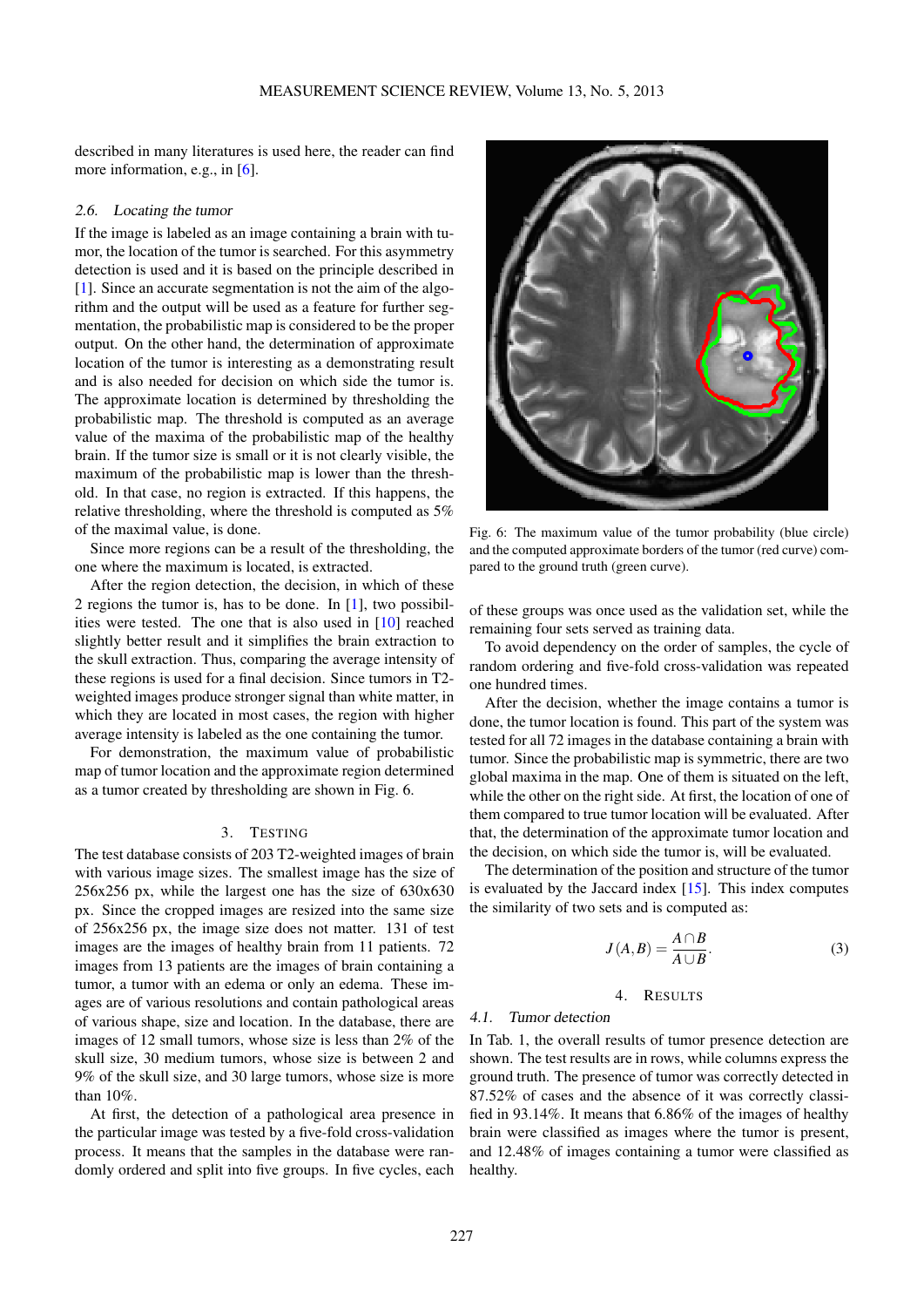<span id="page-5-0"></span>

|                           | Tumor present | Tumor absent |
|---------------------------|---------------|--------------|
| Test positive             | $ 87.52\%$    | 6.86%        |
| Test negative   $12.48\%$ |               | 93.14%       |

Table 1: Tumor detection performance.

<span id="page-5-1"></span>

| Tumor size    | <b>Small</b> | Medium | Large    |
|---------------|--------------|--------|----------|
| Test positive | 52.08%       | 91.37% | 99.00%   |
| Test negative | 47.92%       | 8.63%  | $1.00\%$ |

Table 2: Tumor detection performance for different tumor sizes.

Since the number of images of healthy brain is not much higher than the number of images of afflicted brain, the overall accuracy of the algorithm can be also expressed. The overall accuracy of this part of the proposed system is 91.15%.

Most cases of false negative were images where only an edema or a tumor of small size was present, as can be seen in Tab. [2.](#page-5-1) The performance for these cases could be improved by combining neighbor slices. Most cases of the false positive results were the images containing an unexpected symmetric anomaly as irregular shape of a brain or a skull.

In Tab. [3,](#page-5-2) the summary of the number of correct classifications for a particular image can be seen. 59 images of afflicted brain were correctly classified in all tests, but on the other hand, there are five images of small tumor and one image of medium tumor that were misclassified in almost every test.

### 4.2. Tumor location

The detection of tumor location was tested by comparing the maximum of probabilistic map and the true location of the tumor. The performance was tested for all images with tumor in the database, even those that were not detected in the previous step. The overall performance will be evaluated in the next section.

In 69 cases, one of the maxima of probabilistic map was situated inside the true tumor location. In the remaining three cases, both maxima were outside the region. In all incorrect detections, only an edema was present and it was hardly visible even for human experts.

Although the accurate segmentation is not the aim of this work, the approximate structure detection could be evaluated. In 6 of these 69 cases, where the anomaly was correctly detected, the opposite side was chosen as the one with tumor. In most cases, this happened for images with atypical teratoid rhabdoid tumor, which breaks the assumption of stronger signal in pathological area. The approximate structure was correctly determined in 37 cases. In the remaining cases, a smaller region was extracted or other parts were included. This could be caused by an anomaly created around the tumor caused by its pressure to the surrounding tissues.

The results of the tumor structure determination are shown in Tab. [4.](#page-5-3) The Jaccard index expresses similarity of two sets.

<span id="page-5-2"></span>

|                               | Tumor size |        |       |
|-------------------------------|------------|--------|-------|
| Correct classification $[\%]$ | Small      | Medium | Large |
| 100                           |            | 24     |       |
| $90 - 99$                     |            |        |       |
| $50 - 90$                     |            |        |       |
| $20 - 50$                     |            |        |       |
|                               |            |        |       |

<span id="page-5-3"></span>Table 3: Number of correct classifications for a particular image.

|                            | Tumor size |        |       |
|----------------------------|------------|--------|-------|
| Jaccard index              | Small      | Medium | Large |
| $0.7 - 0.9$                |            |        | 19    |
| $0.5 - 0.7$                |            | 11     | 10    |
| $0.3 - 0.5$                | 3          |        |       |
| $0.1 - 0.3$                |            | 2      |       |
| $0.01 - 0.1$               |            |        |       |
| $0$ (opposite side)        |            |        |       |
| 0 (incorrect anomaly det.) |            |        |       |

Table 4: Jaccard index for tumor extraction results.

The range of the Jaccard index is  $\langle 0;1 \rangle$ , where  $J = 1$  expresses the complete agreement. Since it is very hard to achieve this result and it has not been achieved in this work, this value is not stated in the table. The comparison between tumors of different sizes can be seen. The results with value equal to zero can be caused by the extraction of a region without any part of a tumor or by the incorrect side determination as can be seen in the two bottom lines of the table. For the tumors of medium and large size, the structure determination reaches fairly good results. The results for most intervals of the Jaccard index are shown in Fig. [7](#page-6-11)

# 4.3. Overall results

62 images of afflicted brain were correctly classified in all tests during the cross validation cycle with 100 repetitions. Four images were misclassified in 1-10 tests, four images in 11-50 tests, three images in 51-80 tests and six images in more than 80 tests.

Two of the images, where the maximum of probabilistic map was situated outside the tumor region, were also misclassified as a healthy brain in more than 90 tests. Both of these images contained only hardly visible edema. Another image, where the symmetric anomaly was correctly detected, but the tumor was located on the opposite side, was misclassified in more than 50 tests.

In 64 of 65 cases that were correctly classified as an afflicted brain in most cases, one of the maximum of probabilistic map of particular image was situated inside the tumor area. In 60 cases, the side where the tumor was, was correctly found. The approximate structure of the tumor was correctly determined in 36 of correctly classified cases.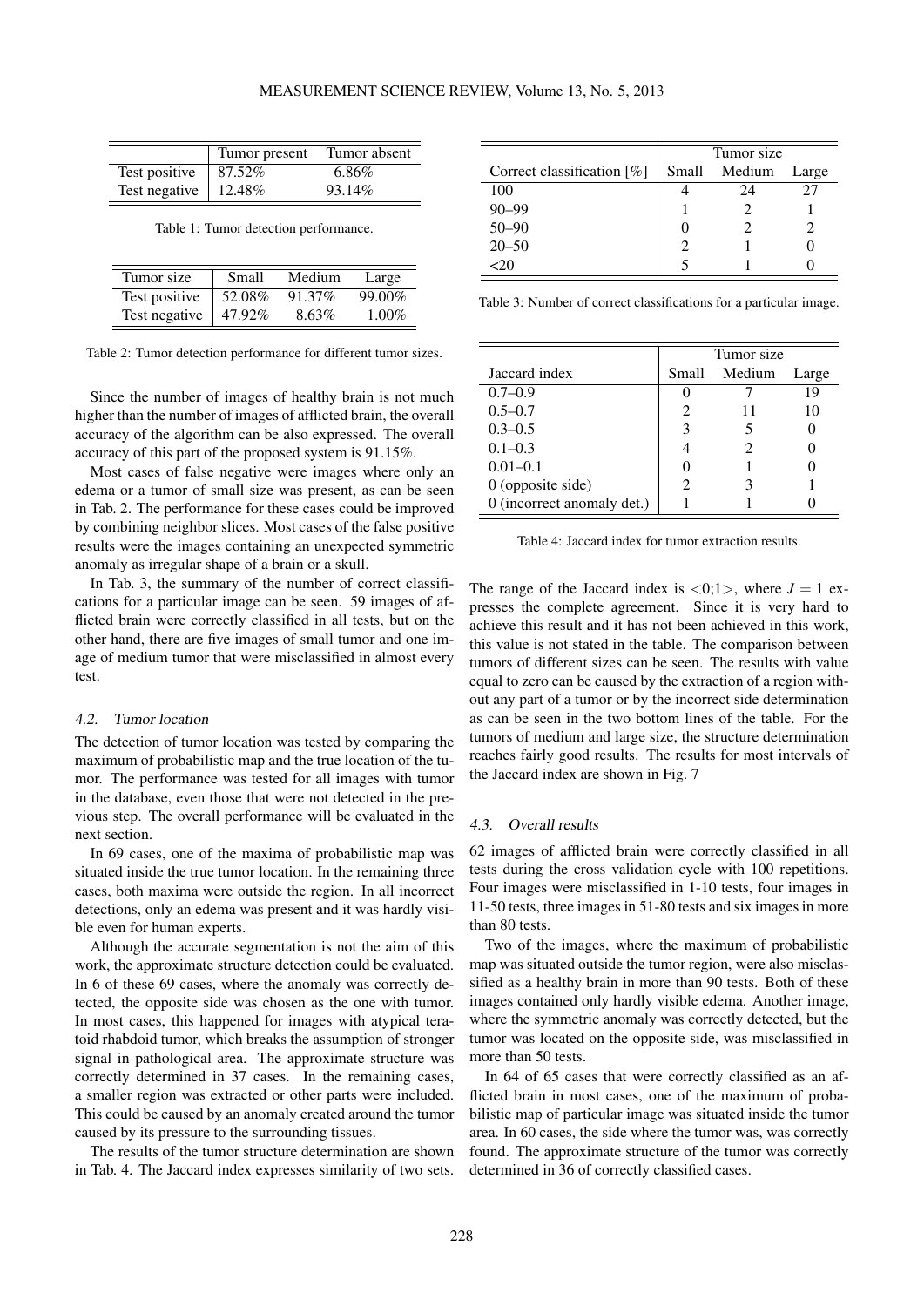<span id="page-6-12"></span><span id="page-6-11"></span>

<span id="page-6-15"></span><span id="page-6-14"></span>Fig. 7: The results of the tumor area extraction for different values of the resulting Jaccard index. [\(a\)](#page-6-12) J=0.13, [\(b\)](#page-6-13) J=0.38, [\(c\)](#page-6-14) J=0.64, [\(d\)](#page-6-15)  $J=0.83$ . The maximum value of the tumor probability (blue circle) and the computed approximate borders of the tumor (red curve) compared to the ground truth (green curve).

## 5. DISCUSSION / CONCLUSION

The aim of this work was the detection of images containing an abnormality caused by tumor and detection of the approximate location. The evaluation was divided into 2 parts: detection of image containing a tumor and detection of tumor location. The image with tumor detection reaches the true positive rate of 87.52% and the true negative rate of 93.14%. The detection of the tumor location reaches the rate of 95.83% of correct anomaly detection and 87.5% of correct tumor location. Compared to the previous method [\[1\]](#page-6-0), it can also more precisely capture the topological structure of the detected tumor. That method reached results of 98.63% of the detection of main part of the tumor, 75.34% of the correct anomaly detection, and 71.23% of the correct tumor extraction. Current work improves the performance and extends the previous one by automatic decision, whether a pathological area is present, and the more precise structure estimation.

The proposed method can be also used for detection of tumor in 3D axial, but particular axial slices would be evaluated separately. Hence, the attention in the future work will also be paid to the relations between neighbor slices and after that, the work will continue with extending the proposed algorithm to 3D.

The future work will also include implementation of the automatic symmetry axis detection, based on literature referred to in [2,](#page-0-0) and the more precise extraction of the tumor based on current results.

#### ACKNOWLEDGEMENT

This research work is funded by project SIX CZ.1.05/2.1.00/03.0072, EU ECOP EE.2.3.20.0094, project GACR 102/12/1104, and project CZ.1.05/2.1.00/01.0017 (ED0017/01/01), Czech Republic.

## **REFERENCES**

- <span id="page-6-13"></span><span id="page-6-0"></span>[1] Dvorak, P., Kropatsch, W.G., Bartusek, K. (2013). Pathological area detection in MR images of brain. *Elektrorevue*, 4(1), 17–21.
- <span id="page-6-1"></span>[2] Cuadra, M.B., Pollo, C., Bardera, A., Cuisenaire, O., Villemure, J.G., Thiran, J.P. (2004). Atlas-based segmentation of pathological MR brain images using a model of lesion growth. *IEEE Transactions on Medical Imaging*, 23(1), 1301–1314.
- <span id="page-6-2"></span>[3] Cap, M., Marcon, P., Gescheidtova, E., Bartusek, K. (2013). Automatic detection and segmentation of the tumor tissue. In *Proceedings of PIERS 2013*, Taipei, 53– 56.
- <span id="page-6-3"></span>[4] Pedoia, V., Binaghi, E., Balbi, S., De Benedictis, A., Monti, E., Minotto, R. (2012). Glial brain tumor detection by using symmetry analysis. In *Proceedings of SPIE, Volume 8314, Medical Imaging 2012: Image Processing*, 831445.
- <span id="page-6-4"></span>[5] Somasundaram, K., Kalaiselvi, T., (2010). Automatic detection of brain tumor from MRI scans using maxima transform. In *National Conference on Image Processing (NCIMP)*.
- <span id="page-6-5"></span>[6] Mikulka, J., Gescheidtova, E. (2013). An improved segmentation of brain tumor, edema and necrosis. In *Proceedings of PIERS 2013*, Taipei, 25–28.
- <span id="page-6-6"></span>[7] Capelle, A.S., Color, O., Fernandez-Maloigne, C. (2004). Evidential segmentation scheme of multi-echo MR images for the detection of brain tumors using neighborhood information. *Information Fusion*, 5, 103– 216.
- <span id="page-6-7"></span>[8] Karuppanagounder, S., Thiruvenkadam, K. (2009). A novel technique for finding the boundary between the cerebral hemispheres from MR axial head scans. In *Proceedings of the 4th Indian International Conference on Artificial Intelligence, IICAI 2009* Tumkur, Karnataka, India, December 16-18, 1486–1502.
- <span id="page-6-8"></span>[9] Ruppert, G.C.S., Teverovskiy, L., Yu, C.-P., Falcao, A.X., Liu, Y. (2011). A new symmetry-based method for mid-sagittal plane extraction in neuroimages. In *IEEE International Symposium on Biomedical Imaging: From Macro to Nano*.
- <span id="page-6-9"></span>[10] Ray, N., Saha, B.N., Graham Brown, M.R. (2007). Locating brain tumors from MR imagery using symmetry. In *The Forty-First Asilomar Conference on Signals, Systems and Computers, ACSSC 2007*, 224–228.
- <span id="page-6-10"></span>[11] Mikulka, J., Gescheidtova, E., Bartusek, K. (2012). Soft-tissues image processing: Comparison of tradi-